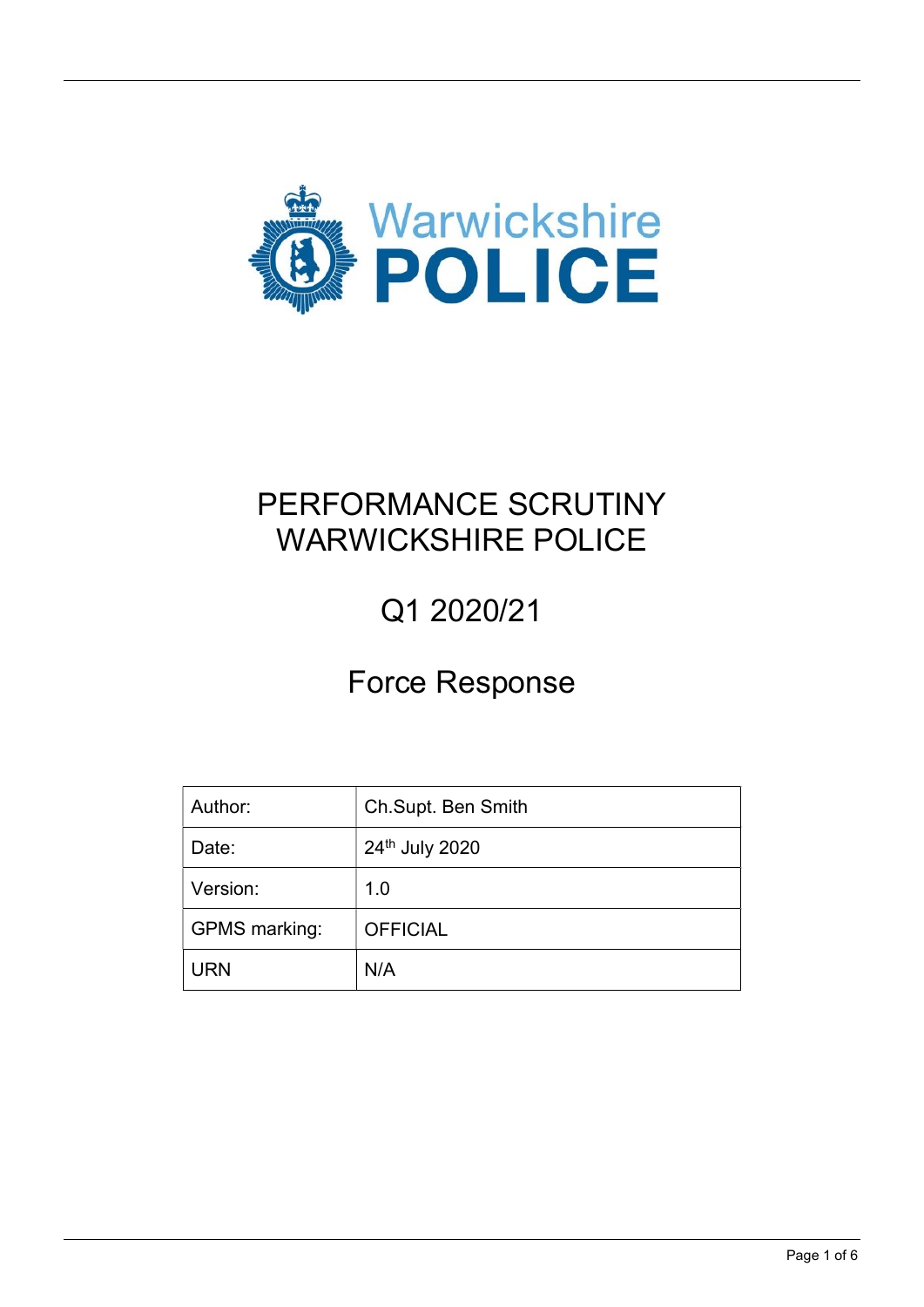1.0 This report is provided in response to the Office of the Police Crime Commissioner performance scrutiny report dated 15<sup>th</sup> July 2020. It provides commentary in relation to the specific areas raised in that scrutiny report.

1.1 The following topics have been included for specific response from the force:

1.2 Violence without Injury - Intentions regarding the findings of the report 'Short Term Trends in Violence Against the Person and Hate Crime'

The 'Short Term Trends in Violence Against the Person and Hate Crime' analytical report was commissioned to try and understand short term changes, impacted by the Covid lock down measures, in respect of hate and violent crime. The report considered May 2020 and provided a snapshot, notwithstanding that the situation remains highly fluid and unprecedented in terms of the type and location of crime being committed.

The report did help to drive policing activity in June and July by identifying the types and locations of offending taking place. However, it did also show, unsurprisingly during lock down, that much of the offending was taking place within dwellings and between dwellings incorporating elements such as neighbour disputes and malicious communications. Hotspot locations were also disparate and irregular in nature. This therefore did make it challenging to create a clear policing plan in response to the findings of the report.

The force will continue to monitor the impact of Covid on crime levels both in terms of hate crime and violence. Although Warwickshire has seen an increase in hate crime reporting and violence without injury, there have been significant reductions in violence with injury which is a pleasing outcome.

#### 1.3 Violence and Possession of Weapons - Outcome of Operation Spigot and future intentions.

Operation Spigot was instigated in April 2020 in Rugby following an increase in violent crime offences involving the use of knives, believed to be driven by drugs supply and gang related activity. A several stranded approach has been adopted incorporating Safer Neighbourhood Teams, Local Investigations, Intelligence, Child Abuse, Trafficking and Exploitation (CATE) Team and the Operation was also incorporated into the SOCJAG (Serious Organised Crime Joint Action Group) where it continues to be discussed. A group of 10 principle nominals were identified and became subject of the Operation in order to protect the public from further harm, disrupt the group activity and to prosecute them for any offences where they were identified as suspects.

A summary of activity and outcomes to date include:-

- Overt and targeted patrols in hotspot locations where the majority of the violent offending was occurring. This has resulted in a significant reduction in offending and serious violence by the group.
- A number of drugs warrants executed.
- One of the identified nominals has received a 22 month prison sentence for a wounding offence committed in Feb 2020.
- Utilising enhanced stop search powers in target locations.
- The use of criminal behaviour orders to prevent future association and offending.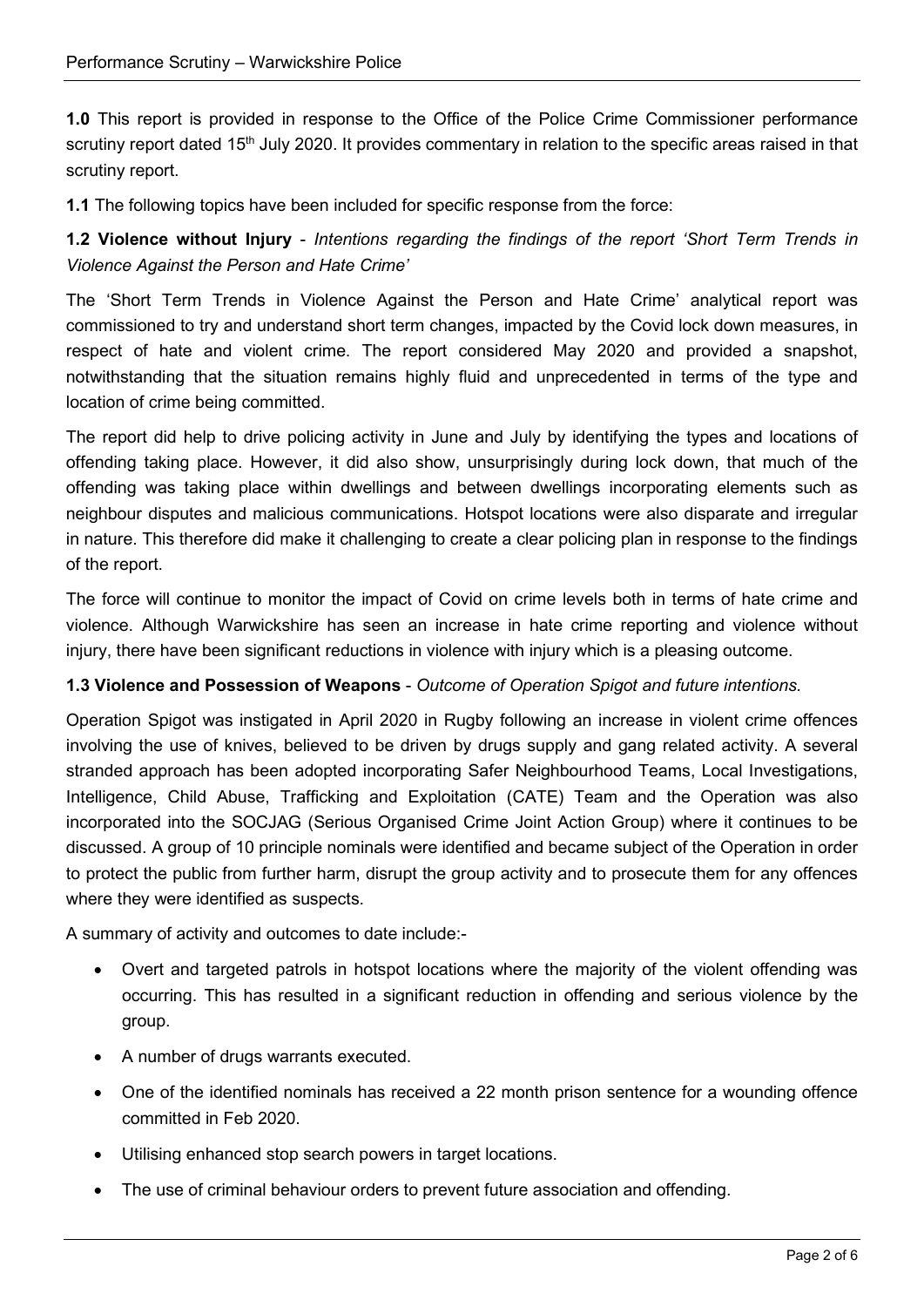SOCJAG interventions: Fearless Crimestoppers campaign to link in with schools to offer knife crime prevention advice and confidential reporting gateway. Partner agencies to scope interventions with anti-gang charities Dare2Dream and OnTrack. Local Council Community Safety, Youth Justice and Housing engaged around the group.

Since the Operation started there have been no reported offences of serious violence in Rugby involving the identified nominals and reported criminality has seen a notable decrease.

The template used for Operation Spigot is now being considered in addressing other criminal groups operating in towns across Warwickshire.

1.4 Drug Offences - An assessment of the current risk position and associated risk of violence in respect of drug trafficking within the county.

The current position within Warwickshire for drug crime is that in general it appears that the main threats and risks emanate from the County lines threats.

Warwickshire is an importer of this type of criminality. The vast majority of identified county lines within Warwickshire emanate from the West Midlands force area, specifically Coventry and Birmingham. As an importer it is clear that the risks within the Warwickshire force area are that vulnerable young people are exploited, violence is used to intimidate potentially vulnerable people, and we will also suffer from the consequences of 'turf wars' between rival West Midlands gangs looking to grow their markets. The obvious consequences of this include the lowering of public trust and confidence.

We have changed our intelligence department model in order to allow us to take a threat desk based approach to intelligence. This means we have consistent scanning across the drugs / SOC arena to identify the threats and risks posed to Warwickshire.

It should be noted that this type of criminality is fluid and the threats and risks are dynamic and extremely volatile (thus the violence). There is a plan to tackle the issue of County lines. Within the plan is the idea of including the management of County Lines within our OCG management process. We are also very successful in some areas of the force (SNT) with utilising problem solving. It is our aim to utilise the problem solving model to tackle the county lines issue which will allow us to integrate the problem solving ethos deeper into our culture.

We have quite an exciting approach to an evolving Serious Organised Crime Joint Agency Group (SOGJAG) process which is slowly developing into a three stranded process, SOCJAG main meeting, SOCJAG Tactical meetings and we are moving towards SOCGJAG interventions. Our partnership approach will be further enhanced once the plans for tackling County Lines have been signed off.

We have very good relationships with the region. Home Office funding of the Regional County Lines Task Force is very welcome and it allows us to develop our regional working and ensure that we utilise a variety of tactics to tackle the issues. It has also allowed us to employ a dedicated analyst, once again allowing for a better understanding of threat and risk.

1.5 ASB and Public Order - Action proposed to meet demand for calls for service.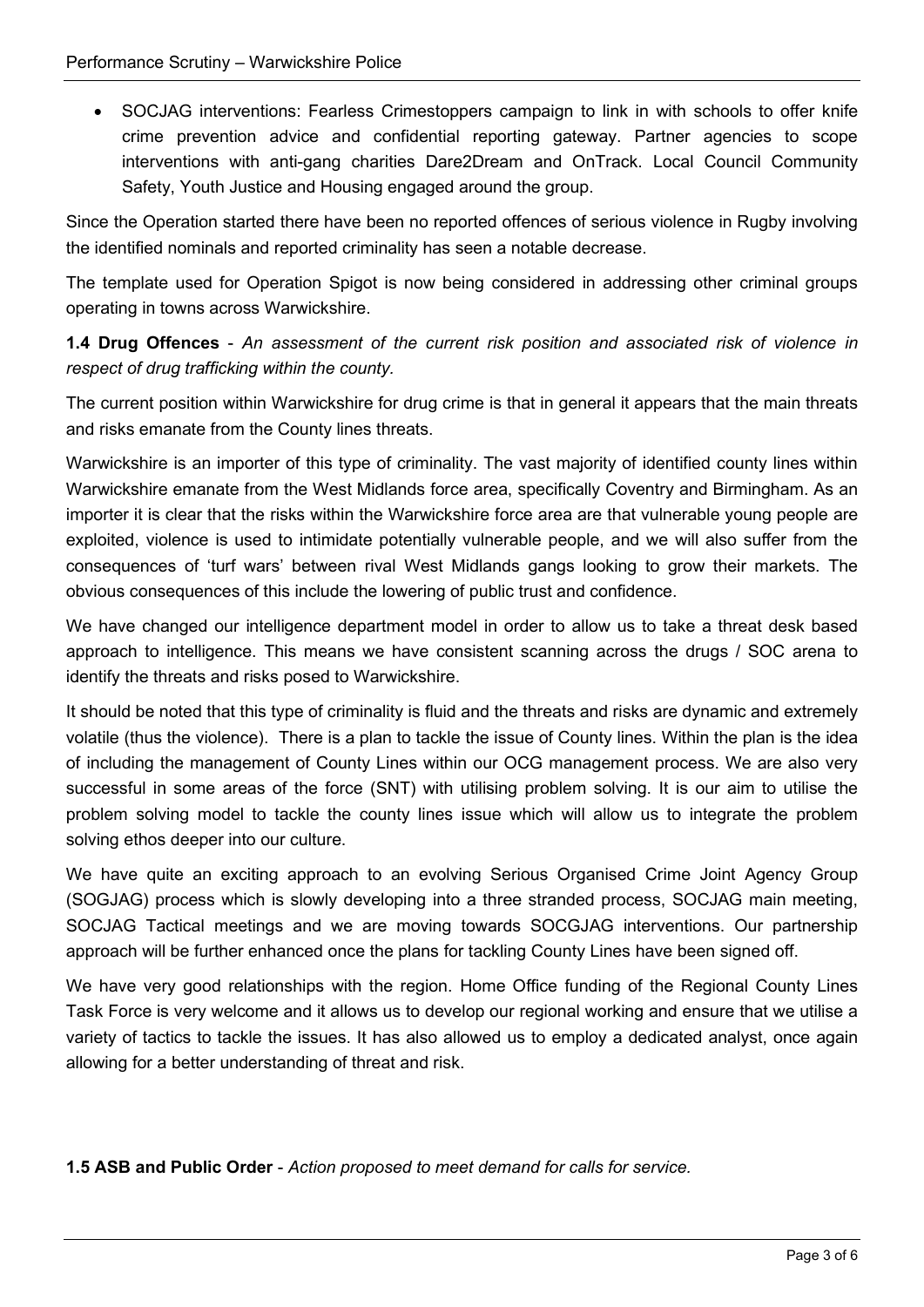The Operations Communications Centre (OCC) is now back to normal staffing levels following the implementation of Covid secure measures. Covid has created divergence from the norm in terms of demand but this is now returning to normal levels including the seasonal rise in demand moving through the summer months. ASB calls for service were higher during the COVID period and put pressure on staffing but the force was able to resource these incidents as other demand was lower and Patrol staffing levels were high due to recent recruitment.

ASB can now be reported online via SOH and the force is actively promoting this. The demand is still there (just shifted online) but it allows the force to manage it in a more controlled way. All calls for service are risk assessed using THRIVE and a proportionate response is deployed where necessary. Longer term problems around ASB are incorporated into problem solving plans managed by the SNT.

Wider public order incidents saw increases during the first weekend post lockdown when the pubs reopened but we have now seen this return to normal levels.

#### 1.6 OCC - Covid secure arrangements and its impact on call handling capacity under BAU

The OCC is now COVID secure and has been for some time, this has allowed us to bring staff in in greater numbers as all the desks are now in use and protective screens in place. There is no longer reduced capacity for call handling. There are still a small number of staff in the clinically vulnerable category who will be returning to work in August.

#### 1.7 Hate Crime - Intentions regarding the findings of the report 'Short Term Trends in Violence Against the Person and Hate Crime'.

We have seen increases in reporting of notifiable crimes through April and May 2020. 94% of hate crime relates to Section 4A Public Order – malicious communications, harassment and assault without injury. Despite the recorded increases the volumes remain numerically low with the largest increases seen in Nuneaton and Bedworth and Warwick Districts. Race and sexual orientation are showing higher increases within the reporting period March to May 2020 with the majority of offences relating to neighbour disputes within urban areas.

Further work is being undertaken under the Force Legitimacy Board to understand this in more detail. Representatives on the board, chaired by the Police, is made up of key police stakeholders and IAG chairs from around the county who act as a strategic scrutiny panel.

We are aware that there are increased tensions within communities particularly through the 'lock down' period as a result of the coronavirus pandemic. We continue to closely monitor this situation including hate crime reporting.

Over the past 12 months, through the governance of the Legitimacy Board, there has been a significant amount of work commissioned in order to understand hate crime in more detail. We did experience a dip in hate crime satisfaction in the Autumn last year with the rolling 12 months satisfaction level dropping to 70%. Following an amount of interventions within our newly formed Harm Hub the rolling 12 months satisfaction figure has increased to 75% with the 6 months figure increasing to 83.3%. Due to the low number of recorded offences and the 12 month rolling figure this does take some time to translate into sustained performance but the early signs are promising.

In addition a theme of the Legitimacy Board is to conduct a deep dive into the different strands of hate crime. Over the past 12 months activity has been undertaken around LGBT hate crime, disability hate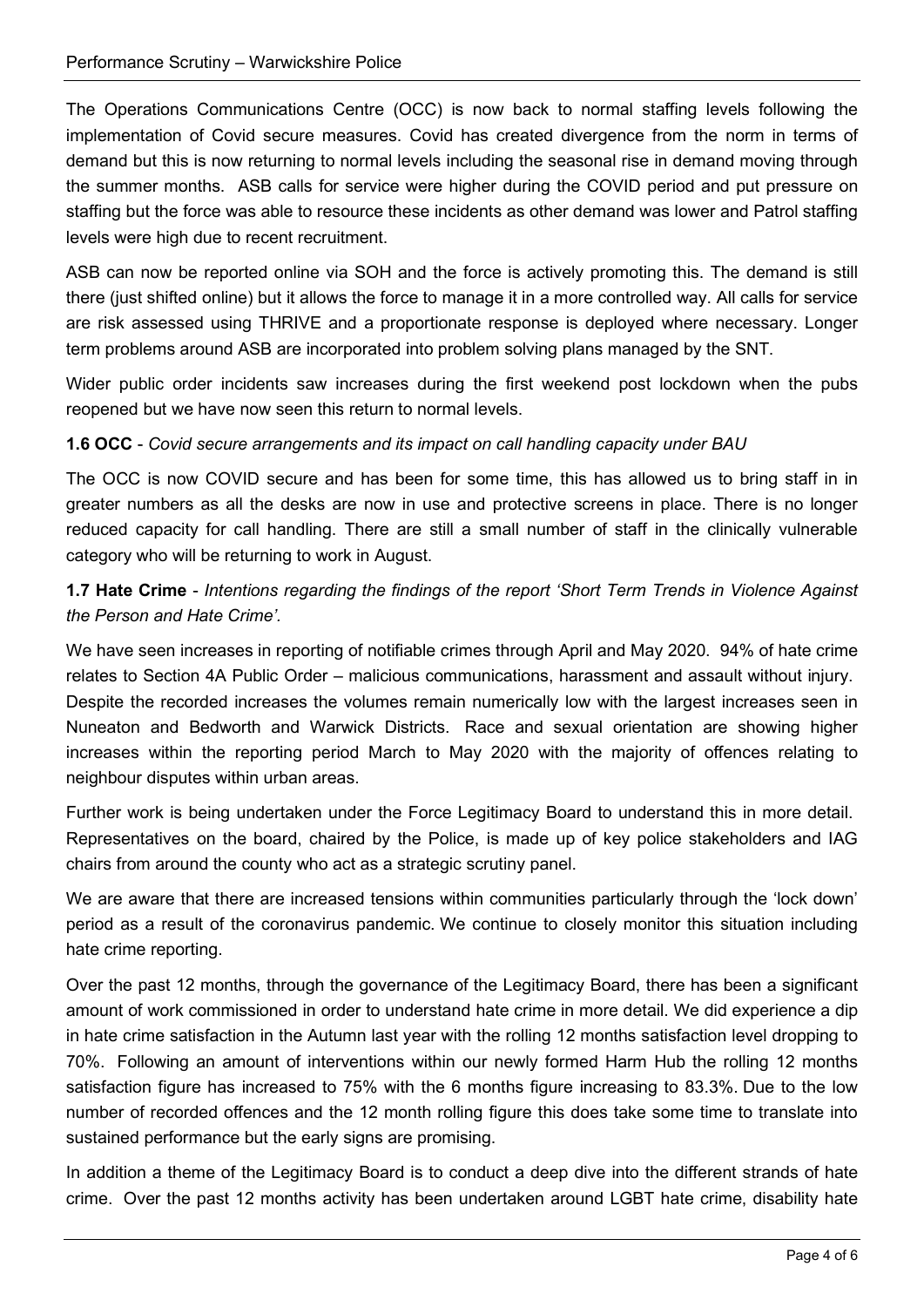crime, religious and race hate crime and age and gender related incidents and crimes. It is planned to conduct a deep dive around CoVID hate crime in the next board.

In relation to engagement with communities and wider groups we work closely with our IAG's (Independent Advisory Boards) and Equip who flag any specific concerns or issues directly to the Chair of the Legitimacy Board. At a tactical level, our neighbourhood teams continue to have good links into communities and work with local partners and community groups on any emerging issues. The recent Black Lives Matter protests across Warwickshire and subsequent surge in community activism has given us a number of opportunities to build on existing relationships and encourage further support into our IAG's or other scrutiny groups. As an example one of the BLM organisers for the Rugby event will now become an IAG member in order to develop and support our work further.

1.8 DA Repeat Victimisation - The nature of this increase and what action can be taken to reduce the extent of genuine repeat DA victimisation.

A repeat DA victim is defined as an individual recorded as a DA victim in the current reporting month that has had at least one other DA offence in the preceding 12 months. It is felt that the most significant contributory factor that has led to the increase in DA repeat victimisation concerns the way that repeat victim data is collated.

Within the Home Office Counting Rules (HOCR) a number of exceptions have been made to the general rules that has led to the increase in recording of more DA related crime. For most recordable crime the general rules state that the police should record one crime per victim and if the sequence of crimes in an incident, or a complex crime, contains more than one type of crime, then police should only count the most serious crime.

There are exceptions to these rules for DA. For example, if a victim of DA were to report to the police that they had been the victim of an assault occasioning actual bodily harm (ABH) but then went on to describe a course of conduct that amounts to stalking then the police would have to record two crimes, a crime of ABH and a crime of stalking. If, for example, the victim had a restraining order, injunction or non-molestation order in place any breach would require a crime to be recorded, if the breach came about as a result of a course of conduct that amounts to harassment, coercive and controlling behaviour, stalking or an assault a further crime may need to be recorded. In effect there are a number of scenarios where one incident being reported to the police by one victim could result in more than one crime being recorded, these incidents clearly contribute to the total number of DA crimes that are recorded.

There are several ways that DA incidents are identified within Athena, the records can be identified by a Primary Classification, Included Classification or via a keyword. In essence this means that one DA related crime could be identified in three different ways, the system is set up to only count a specific crime number on one occasion so although a crime has been identified in three different way it would only be counted on one occasion. In most crime types this process would eliminate any double counting of figures. Unfortunately this process fails when the police record, for example, a crime of ABH and stalking that was reported at the same time by the same victim as there are two different crime numbers. In effect there is one incident involving one victim that has been counted twice and that victim would then be flagged as a repeat victim where in reality they are not. This issue has been raised the Analysis and Service Improvement team to see if suitable changes can be made to way that the data is collated.